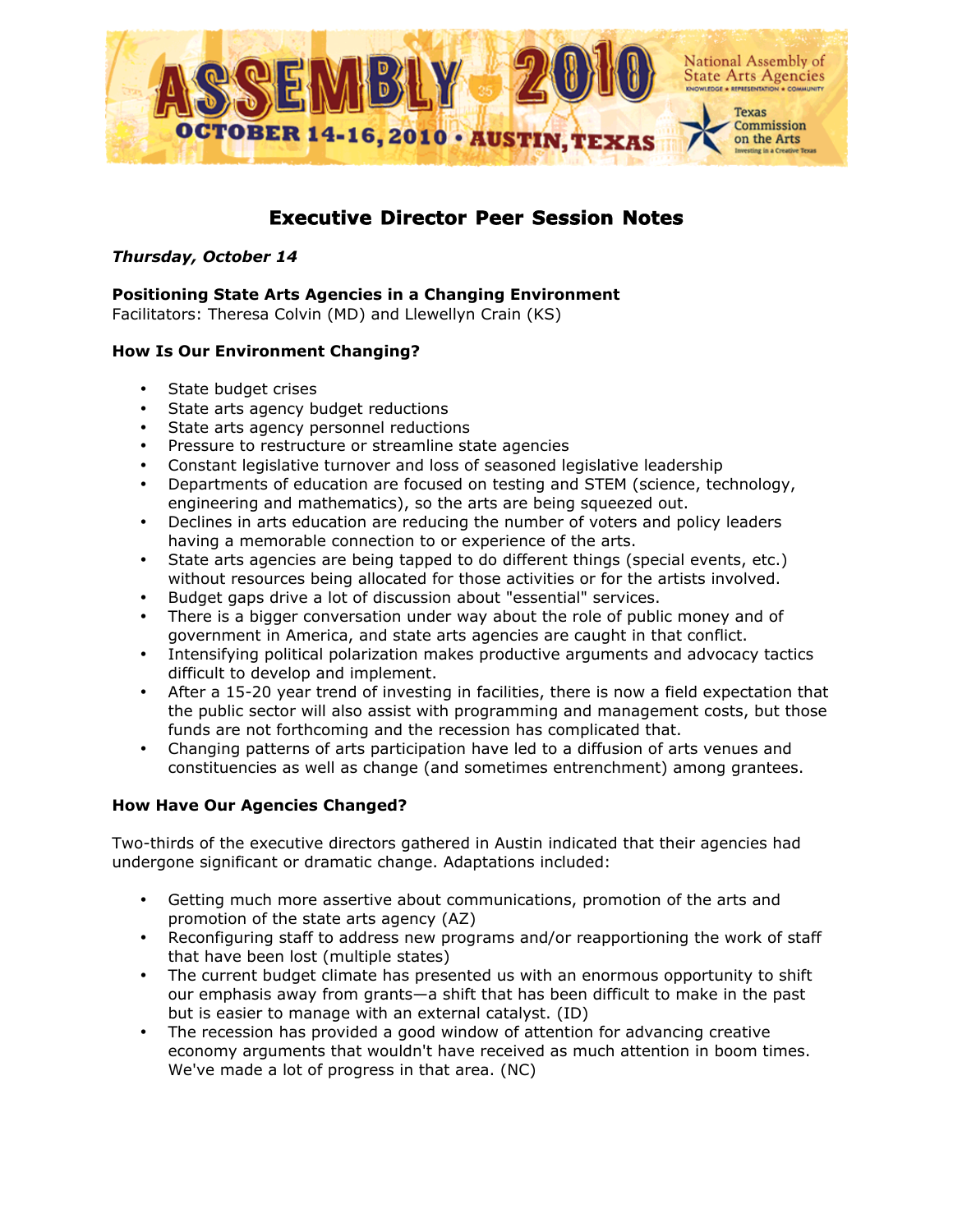- The media is changing and we're losing newspapers and arts journalism. This has given us an opportunity to write our own stories. Media outlets are using our material because they have lost staff and are hungry for good content. (MS)
- Cuts in budget and personnel have called the question about our core values. We're now focusing on three core values: *clarity* (asking more questions), *relevance* (to changing conditions, populations and state policy), and *accountability*, which really resonates with authorizers. (UT)
- We're adding a fourth core value—tangibility—by running programs that visibly embody the popularity of the arts and what the agency and the arts do for communities. (VT)
- A big challenge is how to develop the capacity and authority to do things other than grant making. We need new expertise. (WA)

# **Who Are Our Authorizers?**

- Those who control resources:
	- o governors and their administrations
	- o the legislature/general assembly
	- o taxpayers
	- o the NEA
	- o our councils
- Budget officers are increasingly important.
- We're having more contact with personnel offices and unions due to cuts and restructuring.
- The media that shapes public opinion/perception.
- Local school leaders don't control state arts agency budgets but they do control something we care a lot about: arts instructional time and staffing.
- Less than half of the executive directors in the room have been asked to supply numbers to prove their value to the economy and tourism. State arts agencies are the ones pushing that information more often than it is requested.
- We are being asked for numbers like economic impact, reading scores, math scores, etc. But a lot of those indicators aren't necessarily the things we state arts agencies got into this business for or can directly affect. What authorizers want isn't necessarily meaningful to them or to us. (DE)

# **How Are Our Political Management Strategies Changing?**

- Return on investment (ROI) is the legislative mantra. We are only targeting legislators on the finance committee because we cannot reach everyone. One-on-one contact is still the most effective strategy. Political management is an inescapable part of this job. (MT)
- ROI is easier to demonstrate when you are a fraction of a fraction of a percent of the state budget. We are making the case that a modest investment yields a lot. (RI)
- Dealing with detractors isn't the only issue. Helping our supporters is increasingly hard, too, because of increased polarization among our authorizers. We have a supportive representative whose district is half "teabaggers" and half liberals. She wants to know what to say in a district like that and it's hard to craft a message that will play with her voters. (WA)
- Preservation of traditions is a message that is resonating well with more conservative individuals and "values" candidates in our state. (ID)
- We don't bother any more with those that are not supportive. Every year someone calls for our agency's elimination. That's an extreme viewpoint we have always had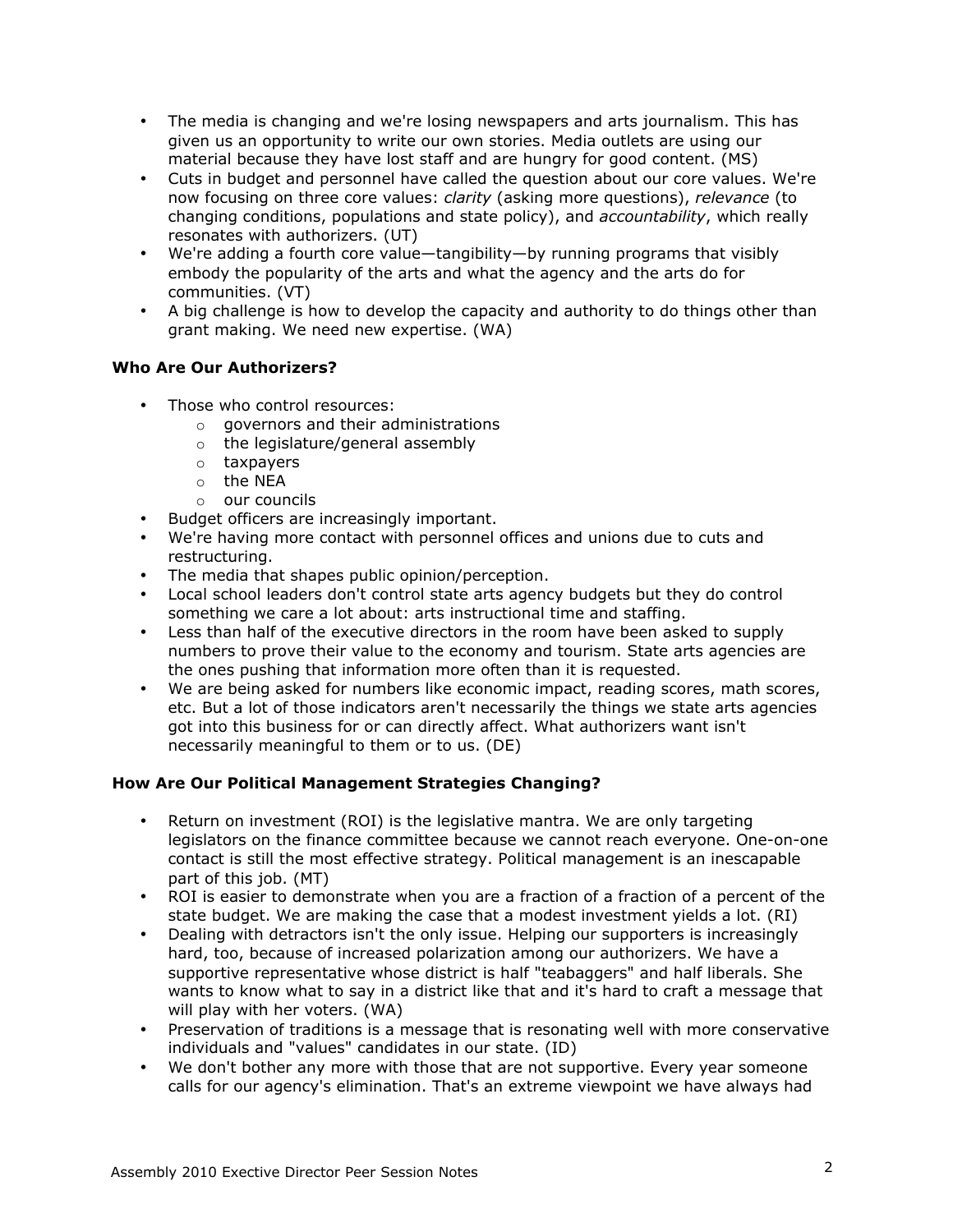to deal with and we counter it by concentrating on legislators who will support us and reinforcing that support as the norm or the middle path. (TX)

- Staying on top of the "churn" is our primary strategy. We need to constantly educate and re-educate legislators to keep up with the turnover that is caused by term limits. (OH)
- Advocacy for the state arts agency is now on the state chamber of commerce's top-10 advocacy list. The chair of a local arts council knew the leadership and helped to get their buy-in. Conveying our messages from the local level up often is more influential for us. (AK)
- To respond to cutbacks in arts education, we are experimenting with new advocacy strategies. There are too many education units for the state arts agency to do that ourselves, so we are developing a constituent network to get it done. We are cultivating local arts agencies to quarterback arts education advocacy at the local level. (SC)
- We've stopped trying to change the attitudes of our authorizers. Now it's our agency and our clients that need to change, not the legislature. We are now asking grantees to be in leadership roles in chambers of commerce, municipal leagues, to run for school board, etc. That's the opportunity we see to create real change. (MI)
- We're with John F. Kennedy Center for the Performing Arts CEO Michael Kaiser, who recommends coming out strong during a crisis. We are hitching our wagon to causes people care deeply about in our state, such as the local foods movement, the environment, "no carbon footprint" supporters and the department of education. We are doing this through as many innovative partnerships as we can; even small efforts make a big impression. (ME)
- Tourism is influential here, economically and politically. We have successfully secured the support of the tourism agency as advocates for the arts agency and they have adopted our cause. (TX)
- We are emphasizing instrumental arguments, such as the creative economy, and connecting with more commercial disciplines that state arts agencies haven't traditionally supported. We are talking less about art than we used to. (RI)
- Our agency has become a more active advocate for the arts and culture writ large. We haven't lost the art; our "bus" just has more people on it. (OR)
- We have endured some real attacks that have galvanized advocacy constructively, but crisis management is taking over everything. We need to get to the strategic positioning questions but haven't been able to spend our time that way. (NM)

# **Debate: Can State Arts Agencies Serve Everyone?**

- Our original mission statement charges says, "for the benefit of all" people in our state. We can't do that to scale, so what *can* we do with the resources we've got? (WA)
- We have had to abandon a more expansive mission, too. We are not supporting the arts for the benefit of everyone, we're just looking at what constituents we can affect. We are no longer able to thrive if we retain our original aspirations. We have an oversupply of organizations and an undersupply of audiences and need to downshift and downsize as the sector matures. (VT)
- We cannot strive to do anything less than serve all the people in our state. There is a difference between mission (which captures a vision of what you value or would like to do) and goals or strategies, which may have to be more modest. We are obligated to serve everyone and cannot say we will no longer do that. (NC)
- Our job is to create public benefit. Every citizen is entitled to that benefit, so we do have an ultimate obligation to everyone. But along with that we're responsible for creating the maximum benefit with fewest resources. So our job right now is figuring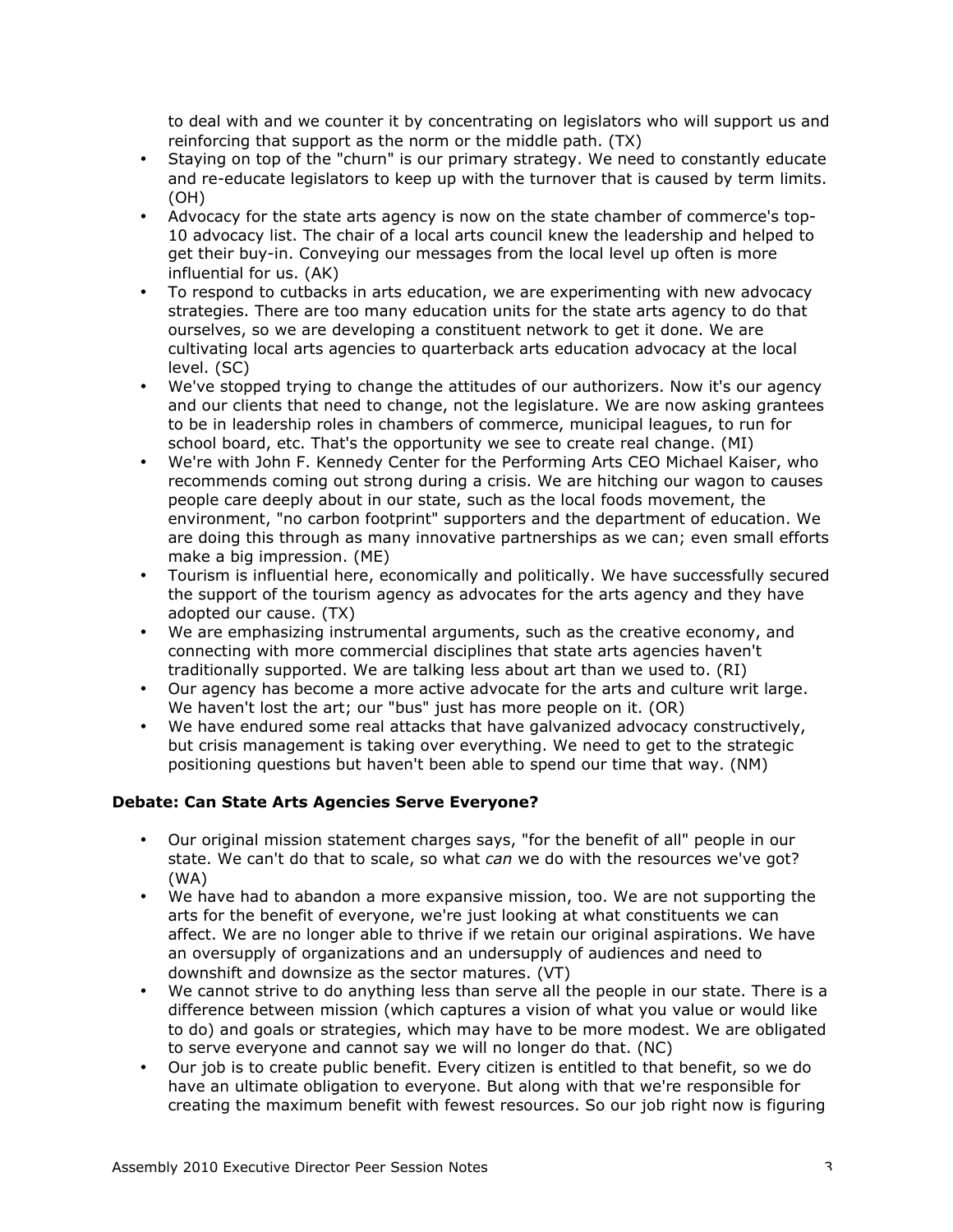that out and being open minded about the question of "What is the most beneficial way to use fewer resources?" (IN)

- State arts agencies don't create the pubic benefit, our constituents do. Our job is to make sure that our constituents do it well, which moves us inevitably away from grants to different services, initiatives and marketing roles. (VT)
- In our state we are not moving away from grants, that's what people want and need and is also what our legislators understand. Our grants do serve the public. (WY)

Regardless of their mission focus or chosen strategies, state arts agencies need to achieve clarity on five "Rs":

- **Relevance**
- ROI
- Relationships
- **Resources**
- Responsibility

## **Food for Thought**

- What's the "button" that will trigger the investment? It can't just be arts participation. Arts participation is alive and well in our state—and arts education is also popular—but those things are not translating into compelling legislators to support the state arts agency. What will? (KS)
- If we had to do it all over again, would we build our agencies in the same way? What would we do instead? (PA)
- Times have always been changing. This too shall pass. If we're strengthening our position in hard times we will be in a better position when resources return. We proved our value during the culture wars and we can prove them during this recession too. (AL)
- Our challenge cannot be to do more with less, it has to be to do *less* with less while retaining our value. This will involve experimentation, but we need to "fail forward" if necessary. (WA)

# *Saturday, October 16*

#### **Roundtable Discussion Highlights**

#### **Managing Political Transitions/New Governors**

Facilitator: Philip Horn (PA)

- Demonstrate how the arts connect to candidates' platform issues.
- Activate people from United Arts Funds and Business Committees for the Arts.
- Few candidates have an arts plank in their platform. Pennsylvania has two candidates with arts positions (Tom Corbett and Dan Onorato). These planks can be used as models, or used to pressure other candidates into having an arts position.
- Nevada has done extensive candidate surveys and posted the results on-line: http://arts4nevada.org.
- Try to get an early bead on who will head up transition teams, then map lines of influence to them.
- Try to get an early bead on who the state budget chief will be, too.
- Savvy, experienced lobbyists can be an asset. (WESTAF provides some funds for this.) Also try to establish working relationships with other lobbyists supportive of the arts and/or lobbyists engaged by other cultural groups.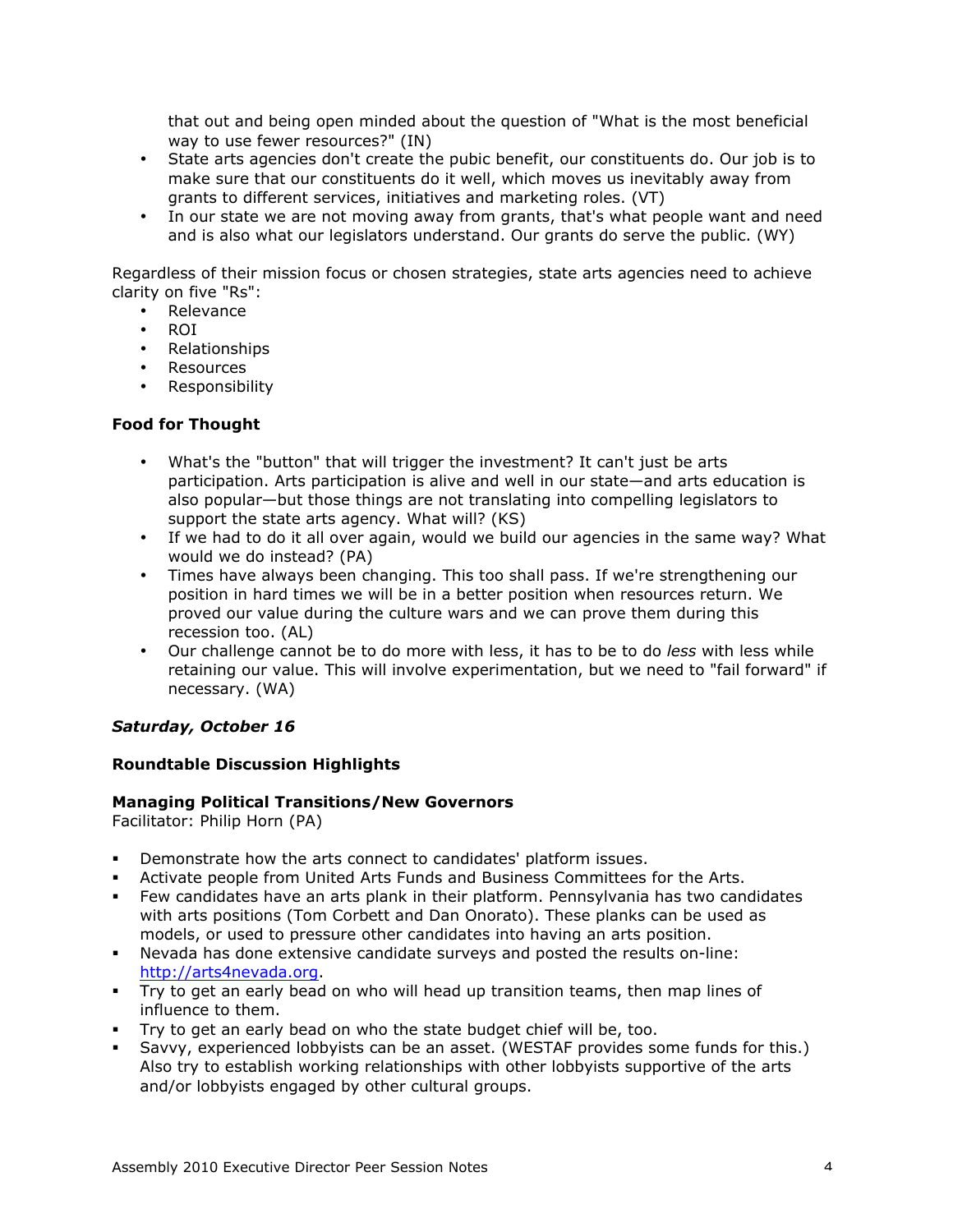- Look for major arts patrons with ties to the new governor. Map who key supporters and contributors have been during the campaign and who in the arts sphere has contact with those individuals.
- Get an accurate read on the new administration's attitude toward the outgoing administration. Will ties with the past governor help or hurt? Will draft budgets or other guidance be considered or rejected?
- What is the SAA role in the inaugural? Is a role desirable?
- Will the new administration get rid of everyone? Who is at risk?
- Will they consider moving the agency? What are the options? Prepare for them.
- Redistricting is coming because of the Census and will occupy the attention of governors and legislators in the coming year.
- Consider a legislative caucus on the arts.

## **Communications**

Facilitator: Bob Booker (AZ)

- The current environment is driving many states to raise their public profile.
- Arizona has adopted a multifaceted approach involving a website upgrade, blog communications and Facebook. They also are launching a campaign, "The choice is art."
- Social media present both opportunities and complexities for state arts agencies, particularly as they relate to advocacy. The state of Idaho has developed clearly defined rules about social networking for state personnel.
- Idaho has retooled the content and focus of its print publications, which constituents continue to value.
- In this environment it may be useful for state agency directors to develop a more public leadership "persona."

# **Retaining and Retraining Staff**

Facilitator: Julie Henahan (OH)

- Staff need new skills and the flexibility to keep pace with evolving SAA roles and a changing environment. More knowledge and skills to develop creative economy programs and work with the for-profit sector would be particularly helpful.
- Options for staff training and professional development within states are very limited. Some states are discussing options for working with their regions to provide more opportunities for staff development.
- State arts agencies face many different constraints (from departments of administrative services and/or unions) on which staff they can retain or promote and on how job descriptions are developed and classified. This limits the flexibility of state arts agencies to adapt to change quickly.
- Review your personnel and department of administrative services policies carefully, because sometimes there are loopholes that nobody will have brought to your attention. Ohio was able to do this successfully.

# **Advocacy Strategies**

Facilitator: Paul Weagraff (DE)

- Advocacy organizations are in transition (formulating or reformulating) in several states.
- Some states (including Michigan and Oregon) have *cultural* advocacy groups, not just arts advocacy groups.